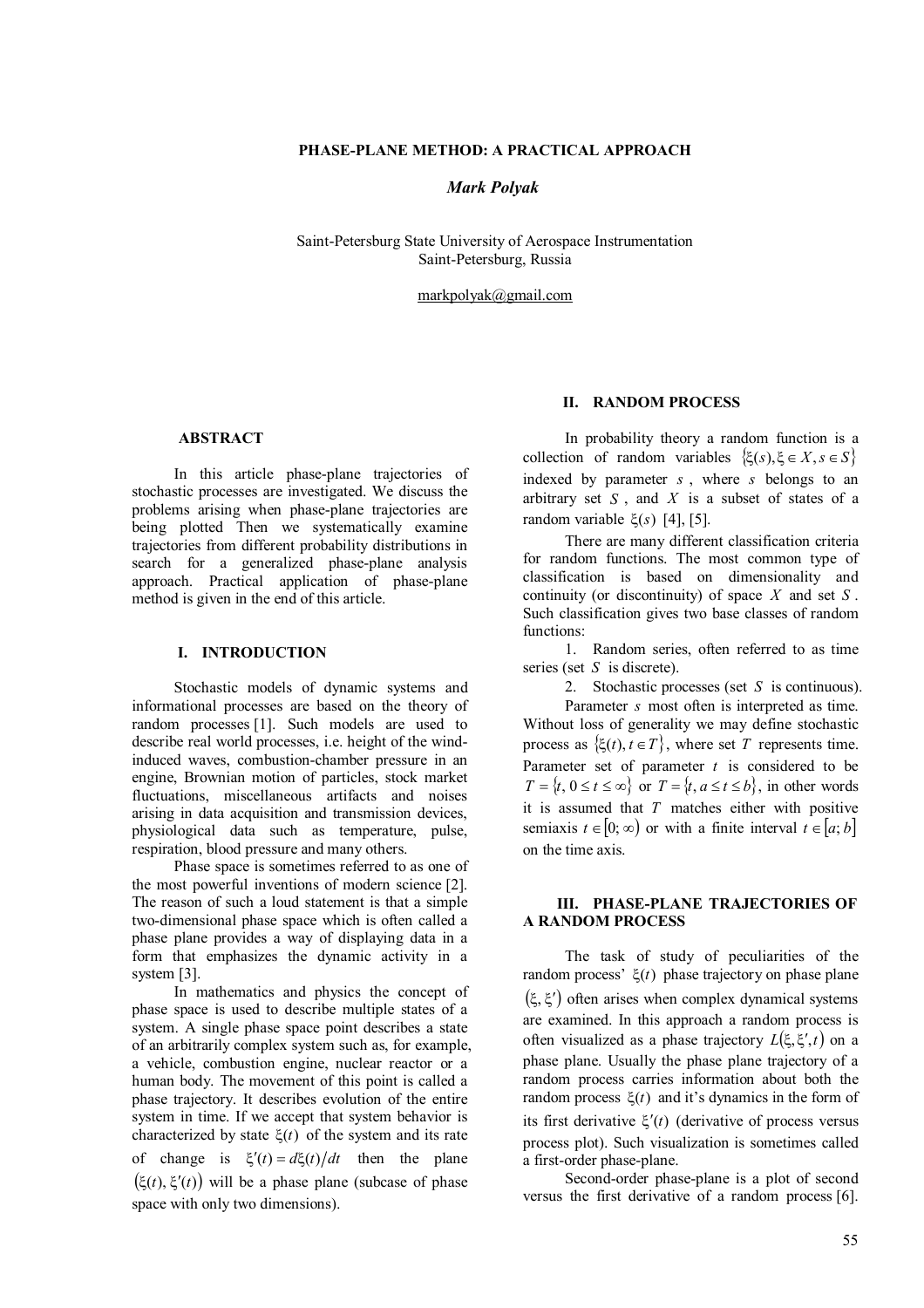More rarely a phase-plot of second derivative versus random process is used [7].

If multiple signals are observed from the system, phase-plane trajectories can be drawn by plotting the signals against each other. In fact any collection of variables that are linearly independent and fully describe the system can be used to define the dimensions (or axes) of the phase space. The concept of phase *space* means that the phase trajectory can be represented in a 3-D plot with three different axes (i.g. the second derivative, the first derivative and the random process).

Although all phase portraits of each sample distribution function of a random process are unique, the phase portraits of random processes with the same distribution function are visually similar. Level crossing theory allows for the best way to describe these similarities.

### **IV. TIME-SERIES PLOTS VERSUS PHASE-PLANE PLOTS**

On fig. 1 the relationship between a timeseries plot and corresponding phase-plane trajectory is shown.



Fig. 1. Random process  $\zeta(t)$  (top) and its phase portrait (bottom).  $L(\xi, \xi', t)$  is the phase trajectory of  $\xi(t)$ 

Points 5 and 9 (fig. 1) reflect the process  $\xi(t)$ upcrossing zero level while the phase-plane trajectory crosses the  $0\xi'$  axis from left to right. Point 7 corresponds to  $\xi(t)$  downcrossing zero level with the phase-plane trajectory crossing the  $-0\xi'$  axis from right to left. Points  $1 - 4$ , 6, 8 and 10 are all local extrema of process  $\xi(t)$  which means that the phaseplane trajectory crosses the X-axes at those points

with point 2 (minimum value) and point 10 (maximum value) being the leftmost and the rightmost trajectory points respectively. The rightmost trajectory points respectively. relationship between critical points of process  $\xi(t)$ and X- and Y-axes crossings of phase-plane trajectory makes it easier to retrieve the additional information stored in the phase plane and to describe this trajectory verbally.

To minimize the error of estimating the axes crossing points of the phase-plane trajectory listed above the trajectory needs to be a smooth curve. This means that the initial time-series must be converted to a smooth curve before the phase portrait is plotted. One of the methods widely used for this purpose is B-spline fitting [6], [8]. Another approach is to increase the sampling frequency either by altering the sampling frequency of the device responsible for data acquisition (i.g. an ADC) or by resampling the original time-series. Altering the data acquisition device's sampling frequency in many cases may be impossible, so upsampling filters are used instead. An example of resampling smoothing digital filter is discussed in [9].

#### **V. PHASE-PLANE TRAJECTORIES OF COMMON PROBABILITY DISTRIBUTIONS**

Phase-plane trajectory of Gaussian random process is shown on fig. 2. This phase portrait is characterized by approximately equal density of trajectory lines in all four quadrants of the plane. This fact is easily explained as Gaussian density distribution function is symmetric about the mean value.



Fig. 2. Phase portrait (phase trajectory)  $L(\xi, \xi', t)$  of Gaussian random process  $\xi(t)$ 

Phase portrait of a Rayleigh random process is shown on fig. 3. The density of trajectory lines is slowly descending with increase of X-axis values according to the long right tail of Raleigh density distribution function.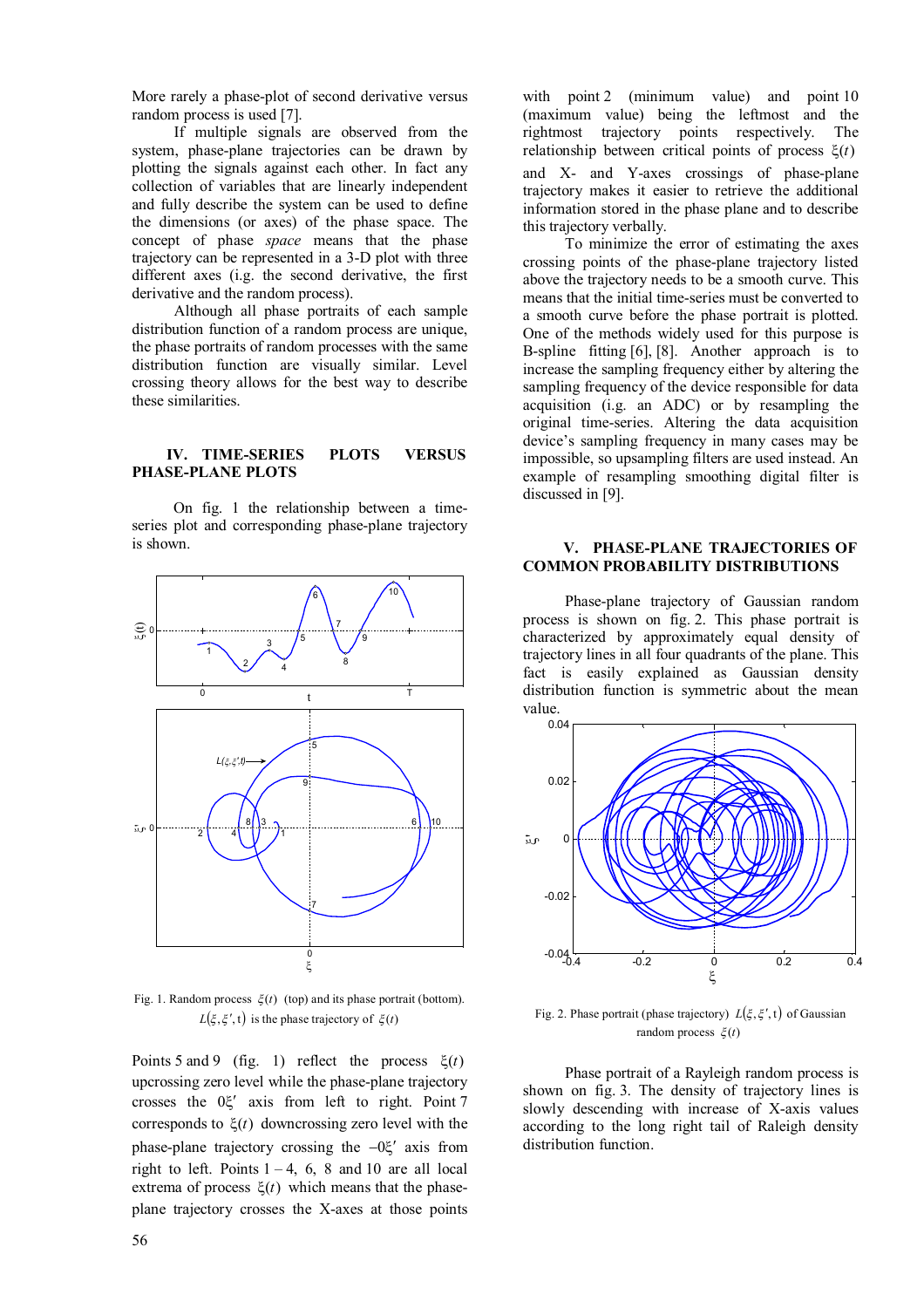

Fig. 3. Phase trajectory of a Rayleigh random process  $\xi(t)$ 

In contrast to phase-plane trajectory of a Rayleigh random process the trajectory shown on figure 4 has the highest density of lines immediately around zero point with the density rapidly descending towards positive infinity. This trajectory belongs to a random process with exponential PDF.

Taking into account the difference between Rayleigh and Exponential probability density functions we conclude that in general phase-plane trajectory lines of a random process are concentrated in the vicinity of the mode of the stochastic process.

The main difference between the Rayleigh distribution discussed above and the Maxwell distribution is that the latter has a longer left and shorter right density function tails making it closer to Gaussian distribution. This distinguishing characteristic is clearly visible on the phase portrait depicted on fig. 5.

Finally, as shown on fig. 6 the log-normal distribution is characterized by extremely long probability density function tale.

Mathematical description of phase-plane trajectories of random processes based on levelcrossing theory makes it possible to quantify the differences between probability distributions discussed above [5],[10], [11].



Fig. 4. Phase trajectory of a random process  $\xi(t)$  with exponential distribution



Fig. 5. Phase trajectory of a Maxwell random process  $\xi(t)$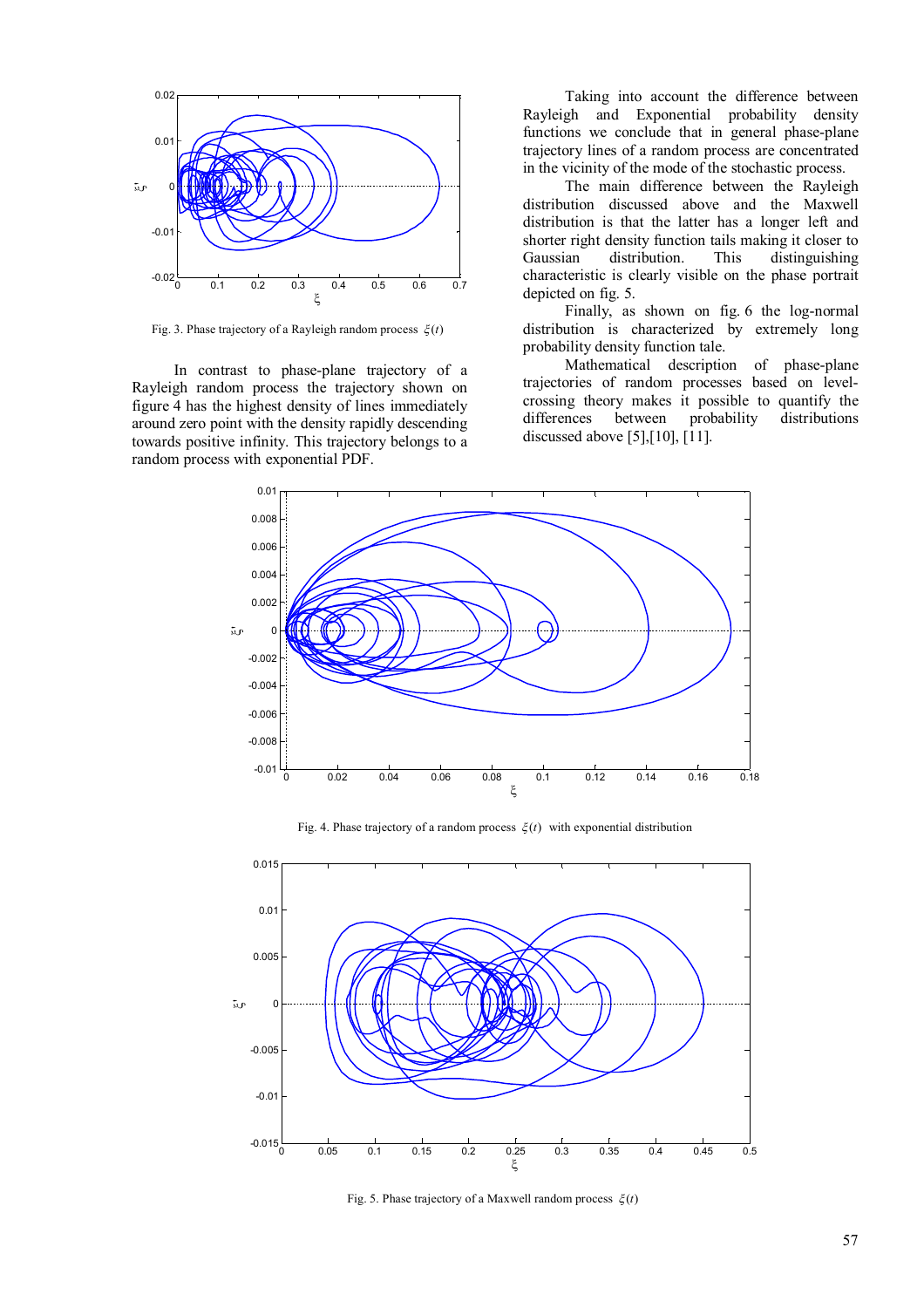

Fig. 6. Phase trajectory of a random process  $\xi(t)$  with log-normal distribution

### **VI. APPLICATION IN THE FIELD OF MEDICINE: ECG ANALYSIS**

A fragment approximately 5 seconds length of an ECG record of young 23 years old healthy male and a phase-plane trajectory of this ECG signal are both shown on figure 7. The fragment is taken from record *f2y02* stored in "*Fantasia Database*" of PhysioNet research resource for complex physiologic signals [12].



Fig. 7. Fragment of ECG signal of a healthy human (top) and its phase trajectory (bottom)

ECG analysis is mainly based on the following variables: minimum and maximum values of the signal (so called QRS-complex) and time intervals between them. By applying previously described method [10] it is possible to define several tolerance

boxes, i.e. areas  $\Omega_1, \Omega_2, ..., \Omega_n$  on a phase plane, for each variable in study.

The group of largest oval-shaped figures with greatest diameter on the phase portrait (fig. 7 bottom) corresponds to the QRS-complex of ECG signal. Group of small horizontally stretched ovals with indistinct borders in the left part of phase portrait is produced by ST segment of ECG. The fuzzy area to the left of ST segment with lots of phase trajectory intersections actually looking more like a spot corresponds to the PR-segment of the electrocardiogram.

So phase-plane ECG representation with the help of level-crossing theory allows to detect changes in cardiac performance.

# **VII. OTHER AREAS OF APPLICATION**

Study of phase trajectories of random processes opens a prospect of effective analysis and control of complex dynamical signals [5], which are hard to formalize using other methodological approaches. Such complex systems and signals are found in medicine [3], [8], biology [13], technics [14], [15] and other areas [6], [16].

A good example can be found in the study of a work of USA researches [3] concerning investigation of EEG phase-plane trajectories associated with the transition from the interictal state to clinical seizures. It was shown that the use of traditional EEG waveforms (time-series plots) together with phaseplane analysis for epileptic seizure onset prediction may increase the efficiency and accuracy of such predictions. Unfortunately to apply this method in medical practice it is necessary to train doctors, i.e. electroencephalographers (EEGers), to read and decode a completely new form of EEG representation, a trajectory of biophysical process on a phase-plane. As a result the conclusion of this research was based on subjective measures.